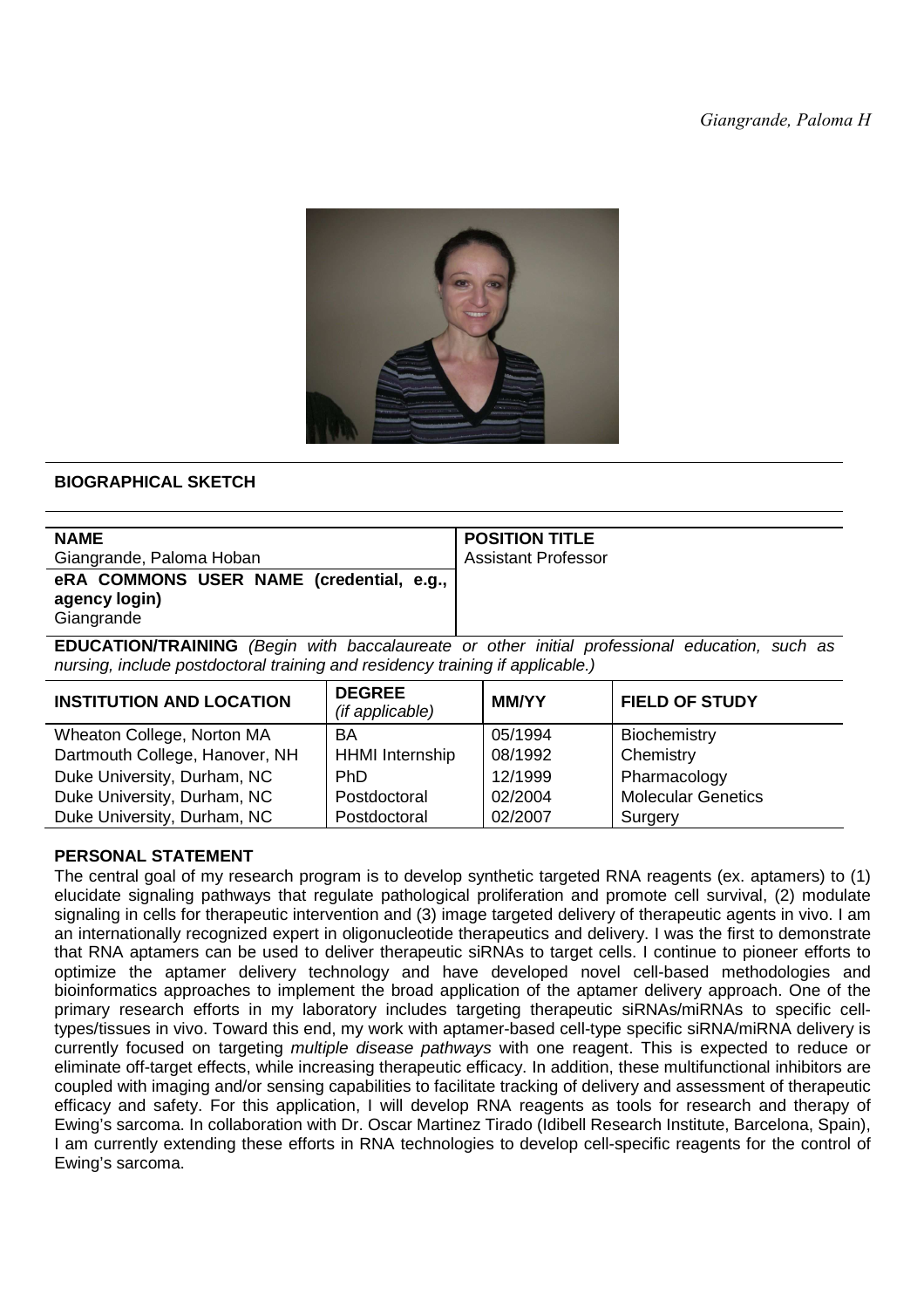| <b>POSITIONS</b> |  |
|------------------|--|
|------------------|--|

| $03/2007$ – present | Assistant Professor, Department of Internal Medicine, University of Iowa, IA. |
|---------------------|-------------------------------------------------------------------------------|
|                     | (Primary appointment)                                                         |
| $09/2008$ – present | Assistant Professor, Department of Radiation Oncology, University of Iowa, IA |
|                     | (Secondary appointment)                                                       |
|                     |                                                                               |

## **PROFESSIONAL ORGANIZATIONS**

| י וזטו בטטוטוזאב טוזטאוואוואווי |                                                                        |
|---------------------------------|------------------------------------------------------------------------|
| $1998 - 2000$                   | Endocrine Society (Associate Member)                                   |
| 2005 – present                  | American Society for Gene and Cell Therapy (ASGCT) (Member)            |
|                                 | <b>ASGCT Website Taskforce (Member)</b>                                |
| $2007 - present$                | American Association for Cancer Research (AACR) (Member)               |
| $2010 - present$                | American Association for the Advancement of Science (AAAS)             |
| 2012 – present                  | American Heart Association (AHA)                                       |
| <b>HONORS</b>                   |                                                                        |
| 1990                            | Recipient of the F.J. Kristianson Scholarship, Wheaton College         |
| 1992 - 1994                     | <b>Wheaton Scholar</b>                                                 |
| 1992                            | Howard Hughes Biological Science Internship Award                      |
| 1993                            | Julia R. Lange Fellowship in Chemistry                                 |
| 1993                            | <b>Farber Fellowship Grant</b>                                         |
| 1993                            | Sigma Xi Award                                                         |
| 1994                            | Recipient of the American institute of Chemists Award                  |
| 1994                            | Phi Beta Kappa                                                         |
| $1998 - 2001$                   | Breast Cancer Grant U.S. Army Medical Research Acquisition Activity    |
|                                 | (USAMRAA), Predoctoral Fellowship                                      |
| 1998                            | Associate member of the Endocrine Society                              |
| 2000                            | Recipient of the American Association for Cancer Research AFLAC Award  |
| $2000 - 2004$                   | Howard Hughes Medical Institute Postdoctoral Fellowship                |
| 2007                            | Presidential Biological Scholars Award from University of Iowa         |
| 2013                            | Outstanding New Investigator Award, American Society for Gene and Cell |
|                                 | Therapy (ASGCT)                                                        |
|                                 |                                                                        |

# **SELECTED PEER-REVIEWED PUBLICATIONS (selected from 32 total)**

- 1. Thiel WH, Bair T, Peek AS, Liu X, Dassie J, Stockdale KR, Behlke MA, Miller FJ Jr, **Giangrande PH**. Rapid identification of cell-specific, internalizing RNA aptamers with bioinformatics analyses of a cell based aptamer selection. PLoS One. 2012;7(9):e43836. Epub 2012 Sep 4. PubMed PMID: 22962591; PubMed Central PMCID: PMC3433472.
- 2. Huang YZ, Hernandez FJ, Gu B, Stockdale KR, Nanapaneni K, Scheetz TE, Behlke MA, Peek AS, Bair T, **Giangrande PH**, McNamara JO 2nd. RNA Aptamer-Based Functional Ligands of the Neurotrophin Receptor, TrkB. Mol Pharmacol. 2012 Oct;82(4):623-35. Epub 2012 Jun 29. PubMed PMID: 22752556; PubMed Central PMCID: PMC3463223.
- 3. Thiel KW, Hernandez LI, Dassie JP, Thiel WH, Liu X, Stockdale KR, Rothman AM, Hernandez FJ, McNamara JO 2nd, **Giangrande PH**. Delivery of chemo-sensitizing siRNAs to HER2+-breast cancer cells using RNA aptamers. Nucleic Acids Res. 2012 Jul;40(13):6319-37. Epub 2012 Mar 30. PubMed PMID: 22467215; PubMed Central PMCID: PMC3401474.
- 4. Berezhnoy A, Stewart CA, McNamara Ii JO, Thiel W, **Giangrande PH**, Trinchieri G, Gilboa E. Isolation and Optimization of Murine IL-10 Receptor Blocking Oligonucleotide Aptamers Using High-throughput Sequencing. Mol Ther. 2012 Jun;20(6):1242-50. PubMed PMID:22434135; PubMed Central PMCID: PMC3369303.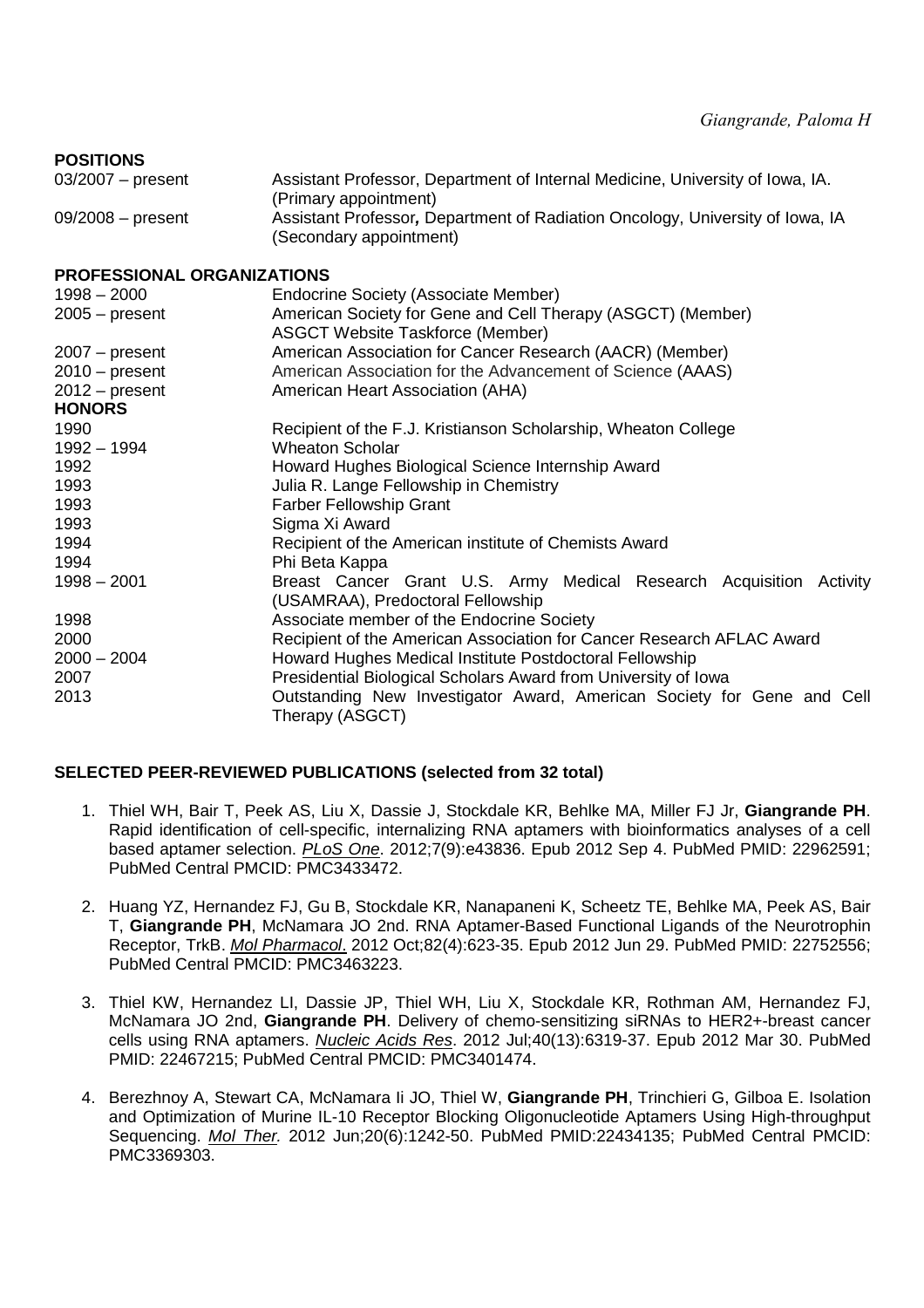- 5. Rockey WM, Hernandez FJ, Huang SY, Cao S, Howell CA, Thomas GS, Liu XY, Lapteva N, Spencer DM, McNamara JO, Zou X, Chen SJ, **Giangrande PH**. Rational truncation of an RNA aptamer to prostate-specific membrane antigen using computational structural modeling. Nucleic Acid Ther. 2011 Oct;21(5):299-314. doi: 10.1089/nat.2011.0313. PubMed PMID: 22004414; PubMed Central PMCID: PMC3198747.
- 6. Thiel WH, Bair T, Wyatt Thiel K, Dassie JP, Rockey WM, Howell CA, Liu XY, Dupuy AJ, Huang L, Owczarzy R, Behlke MA, McNamara JO, **Giangrande PH**. Nucleotide bias observed with a short SELEX RNA aptamer library. Nucleic Acid Ther. 2011 Aug;21(4):253-63. Epub 2011 Jun 28. PubMed PMID: 21793789; PubMed Central PMCID: PMC3198618.
- 7. Rockey WM, Huang L, Kloepping KC, Baumhover NJ, **Giangrande PH**, Schultz MK. Synthesis and radiolabeling of chelator-RNA aptamer bioconjugates with copper-64 for targeted molecular imaging. Bioorg Med Chem. 2011 Jul 1;19(13):4080-90. Epub 2011 May 14. PubMed PMID: 21658962.
- 8. Thiel KW, **Giangrande PH**. Intracellular delivery of RNA-based therapeutics using aptamers. Ther Deliv. 2010 Dec;1(6):849-61. Review. PubMed PMID: 21643487; PubMed Central PMCID: PMC3106310.
- 9. Pastor F, Kolonias D, **Giangrande PH**, Gilboa E. Induction of tumour immunity by targeted inhibition of nonsense-mediated mRNA decay. Nature. 2010 May 13;465(7295):227-30. PubMed PMID: 20463739; PubMed Central PMCID: PMC3107067.
- 10. Dassie JP, Liu XY, Thomas GS, Whitaker RM, Thiel KW, Stockdale KR, Meyerholz DK, McCaffrey AP, McNamara JO 2nd, **Giangrande PH**. Systemic administration of optimized aptamer-siRNA chimeras promotes regression of PSMA-expressing tumors. Nat Biotechnol. 2009 Sep;27(9):839-49. Epub 2009 Aug 23. PubMed PMID: 19701187; PubMed Central PMCID: PMC2791695.
- 11. Thiel KW, **Giangrande PH**. Therapeutic applications of DNA and RNA aptamers. Oligonucleotides. 2009 Sep;19(3):209-22. Review. PubMed PMID: 19653880.
- 12. McNamara JO, Kolonias D, Pastor F, Mittler RS, Chen L, **Giangrande PH**, Sullenger B, Gilboa E. Multivalent 4-1BB binding aptamers costimulate CD8+ T cells and inhibit tumor growth in mice. J Clin Invest. 2008 Jan;118(1):376-86. PubMed PMID: 18060045; PubMed Central PMCID: PMC2104483.
- 13. Mi J, Zhang X, Rabbani ZN, Liu Y, Reddy SK, Su Z, Salahuddin FK, Viles K, **Giangrande PH**, Dewhirst MW, Sullenger BA, Kontos CD, Clary BM. RNA aptamer-targeted inhibition of NF-kappa B suppresses non-small cell lung cancer resistance to doxorubicin. Mol Ther. 2008 Jan;16(1):66-73. Epub 2007 Oct 2. PubMed PMID: 17912235.
- 14. **Giangrande PH**, Zhang J, Tanner A, Eckhart AD, Rempel RE, Andrechek ER, Layzer JM, Keys JR, Hagen PO, Nevins JR, Koch WJ, Sullenger BA. Distinct roles of E2F proteins in vascular smooth muscle cell proliferation and intimal hyperplasia. Proc Natl Acad Sci U S A. 2007 Aug 7;104(32):12988- 93. Epub 2007 Jul 25. PubMed PMID: 17652516; PubMed Central PMCID: PMC1941807.
- 15. McNamara JO 2nd, Andrechek ER, Wang Y, Viles KD, Rempel RE, Gilboa E, Sullenger BA, **Giangrande PH**. Cell type-specific delivery of siRNAs with aptamer-siRNA chimeras. Nat Biotechnol. 2006 Aug;24(8):1005-15. Epub 2006 Jun 25. PubMed PMID: 16823371.

#### **PATENT APPLICATIONS**

1. **Giangrande PH**, Miller FJ Jr, Thiel WH. NUCLEIC ACID APTAMERS PRV No. 61/682,055